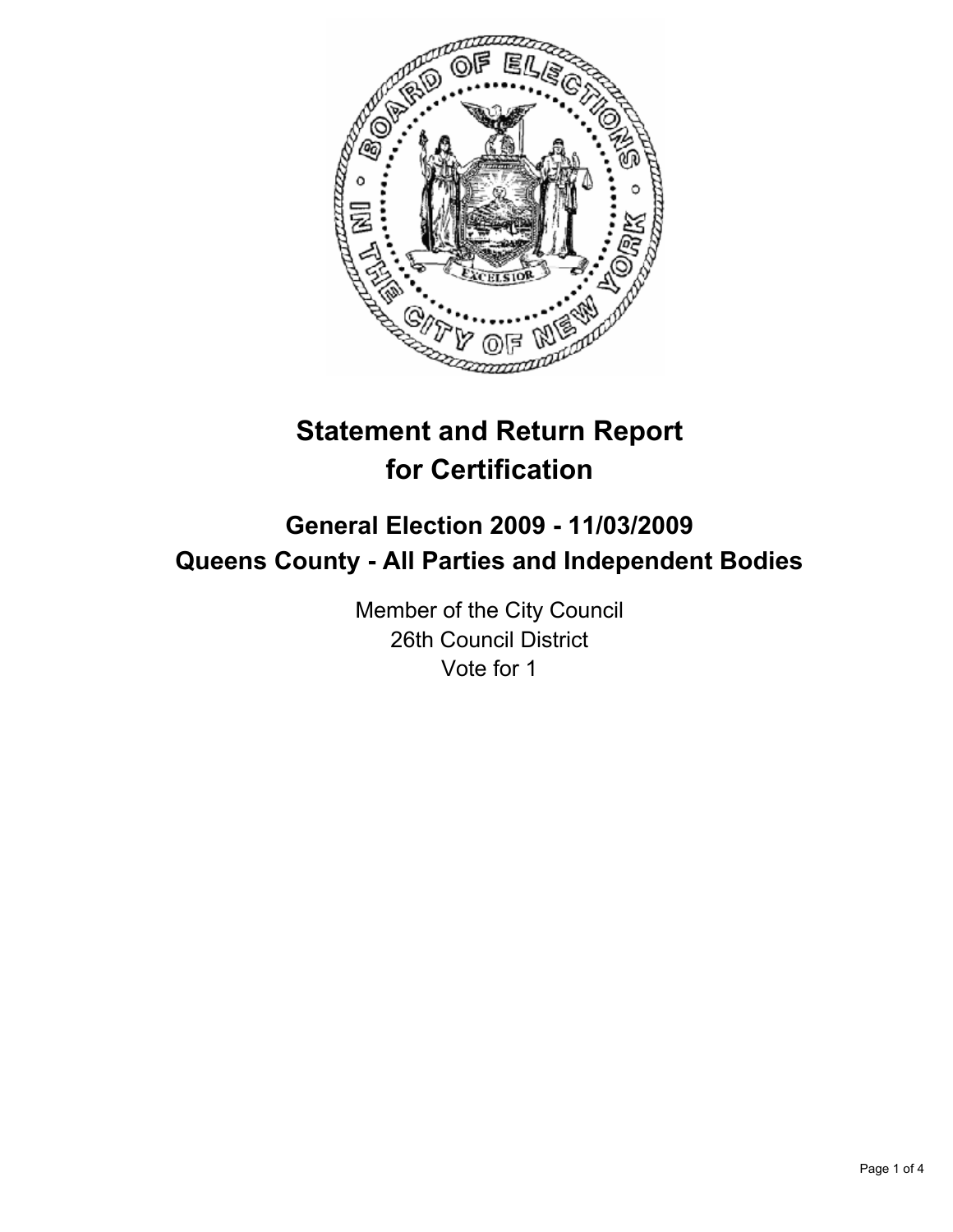

### **Assembly District 30**

| <b>PUBLIC COUNTER</b>                 | 7.656 |
|---------------------------------------|-------|
| <b>EMERGENCY</b>                      | 13    |
| ABSENTEE/MILITARY                     | 98    |
| AFFIDAVIT                             | 81    |
| <b>Total Ballots</b>                  | 7,848 |
| JAMES G VAN BRAMER (DEMOCRATIC)       | 4,025 |
| ANGELO MARAGOS (REPUBLICAN)           | 1,584 |
| DEIRDRE A FEERICK (INDEPENDENCE)      | 428   |
| ANGELO MARAGOS (CONSERVATIVE)         | 274   |
| JAMES G VAN BRAMER (WORKING FAMILIES) | 276   |
| <b>Total Votes</b>                    | 6,587 |
| Unrecorded                            | 1.261 |

**Assembly District 34**

| <b>PUBLIC COUNTER</b>                 | 2.722 |
|---------------------------------------|-------|
| <b>EMERGENCY</b>                      | 3     |
| ABSENTEE/MILITARY                     | 21    |
| <b>AFFIDAVIT</b>                      | 22    |
| <b>Total Ballots</b>                  | 2,768 |
| JAMES G VAN BRAMER (DEMOCRATIC)       | 1,422 |
| ANGELO MARAGOS (REPUBLICAN)           | 553   |
| DEIRDRE A FEERICK (INDEPENDENCE)      | 99    |
| ANGELO MARAGOS (CONSERVATIVE)         | 74    |
| JAMES G VAN BRAMER (WORKING FAMILIES) | 71    |
| DAVID J ROSASCO (WRITE-IN)            |       |
| <b>Total Votes</b>                    | 2,220 |
| Unrecorded                            | 548   |

### **Assembly District 36**

| <b>PUBLIC COUNTER</b>                 | 207      |
|---------------------------------------|----------|
| <b>EMERGENCY</b>                      | 0        |
| ABSENTEE/MILITARY                     |          |
| <b>AFFIDAVIT</b>                      | $\Omega$ |
| <b>Total Ballots</b>                  | 208      |
| JAMES G VAN BRAMER (DEMOCRATIC)       | 112      |
| ANGELO MARAGOS (REPUBLICAN)           | 40       |
| DEIRDRE A FEERICK (INDEPENDENCE)      | 6        |
| ANGELO MARAGOS (CONSERVATIVE)         |          |
| JAMES G VAN BRAMER (WORKING FAMILIES) | 4        |
| <b>Total Votes</b>                    | 169      |
| Unrecorded                            | 39       |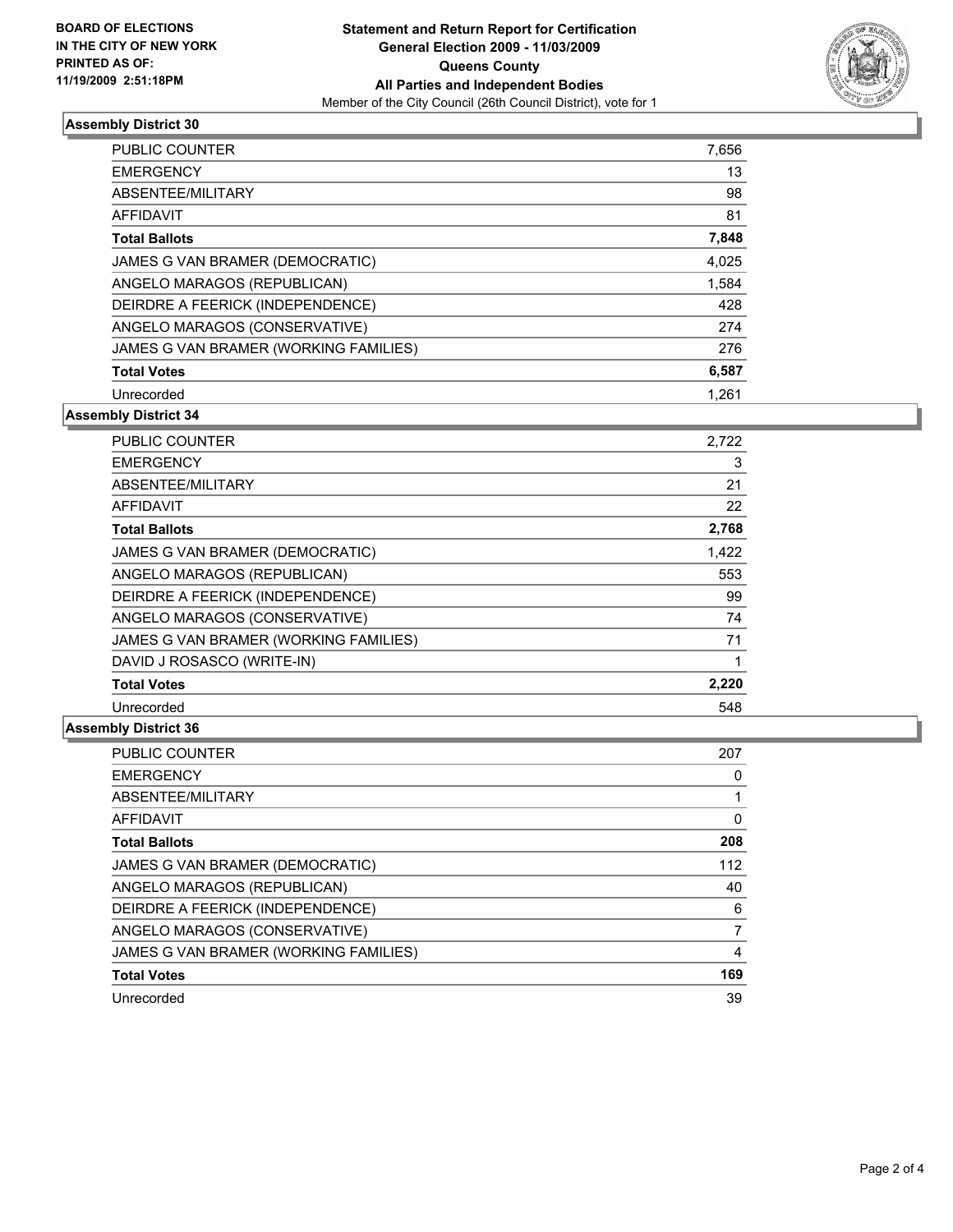

### **Assembly District 37**

| <b>PUBLIC COUNTER</b>                 | 9,336 |
|---------------------------------------|-------|
| <b>EMERGENCY</b>                      | 10    |
| ABSENTEE/MILITARY                     | 111   |
| AFFIDAVIT                             | 126   |
| <b>Total Ballots</b>                  | 9,583 |
| JAMES G VAN BRAMER (DEMOCRATIC)       | 5,646 |
| ANGELO MARAGOS (REPUBLICAN)           | 1,309 |
| DEIRDRE A FEERICK (INDEPENDENCE)      | 471   |
| ANGELO MARAGOS (CONSERVATIVE)         | 193   |
| JAMES G VAN BRAMER (WORKING FAMILIES) | 430   |
| <b>Total Votes</b>                    | 8,049 |
| Unrecorded                            | 1.534 |

#### **Assembly District 39**

| <b>PUBLIC COUNTER</b>                 | 38 |
|---------------------------------------|----|
| <b>EMERGENCY</b>                      | 0  |
| ABSENTEE/MILITARY                     | 0  |
| AFFIDAVIT                             | 0  |
| <b>Total Ballots</b>                  | 38 |
| JAMES G VAN BRAMER (DEMOCRATIC)       | 13 |
| ANGELO MARAGOS (REPUBLICAN)           | 9  |
| DEIRDRE A FEERICK (INDEPENDENCE)      |    |
| ANGELO MARAGOS (CONSERVATIVE)         | 0  |
| JAMES G VAN BRAMER (WORKING FAMILIES) | 0  |
| <b>Total Votes</b>                    | 23 |
| Unrecorded                            | 15 |